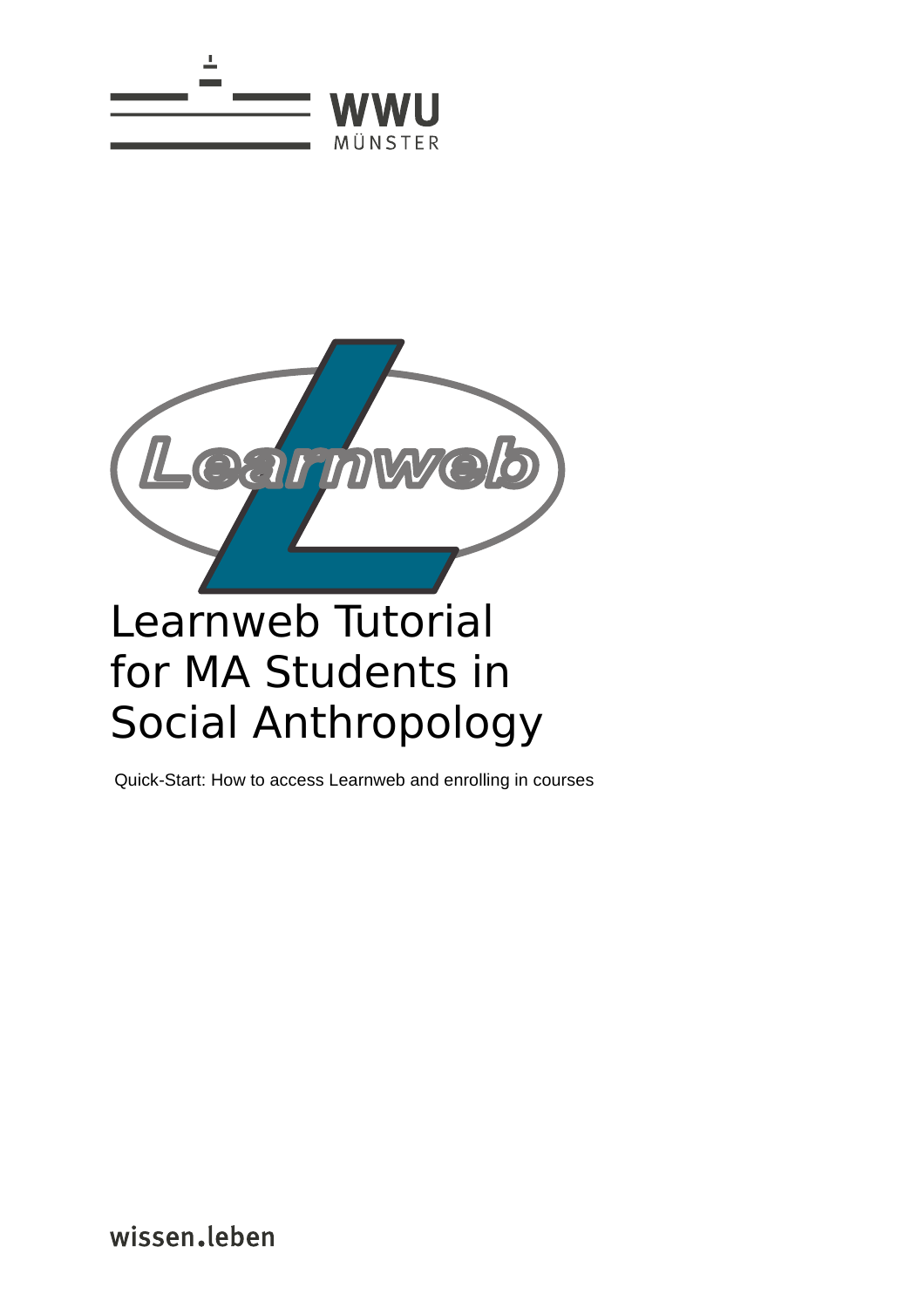



## **Learnweb Quick-Start – Accessing Learnweb**

*You can reach the Learnweb at the following address: https://sso.uni-muenster.de/LearnWeb/ There you can log in with your ZIV ID. The Learnweb start page then opens.*

## 1. Searching & enrolling in a course

*To search for a course, type in the course code and click on the search button. A list of results will appear. Select the course you wish to enrol in. A page will appear titled*

*"Enrolment Options". To enrol, scroll to the bottom and enter the "enrolment key" which the course instructor will have provided (see figure 2 below).*

| Kurs suchen<br>Kurs suchen | Studierende: Hier können Sie nach Kursen zu Ihren<br>Veranstaltungen suchen: |  |
|----------------------------|------------------------------------------------------------------------------|--|
|                            |                                                                              |  |
|                            |                                                                              |  |
|                            |                                                                              |  |

*Each Learnweb "course" belongs to one of the courses for which you must have registered* 

*separately for on QISPOS. Please note that enrolment in a course on Learnweb is no substitute for the QISPOS registration. Learnweb courses contain learning materials as well as opportunities for communication and interaction.*

| Self enrolment (Studierende/r)<br><b>Enrolment key</b> |          |
|--------------------------------------------------------|----------|
|                                                        | Enrol me |
| Figure 2                                               |          |

## a) Navigating through your courses

*Once enrolled, you can now access your different courses through the tab "My Courses" at the top left-hand side of the page. Clicking on this tab reveals a drop-down menu, which will display the various academic semester for which you have registered. Clicking on the current semester (e.g. WT 2020/21) will provide a list of courses for which you have enrolled (see figure3).*

| <b>WWU</b><br>MÜNSTER                  |                                       |                          | Figure 3 |
|----------------------------------------|---------------------------------------|--------------------------|----------|
| <b>ENY COURSES</b><br><b>DASHBOARD</b> |                                       |                          |          |
| thm WT 2020/21                         | $(\boldsymbol{\widehat{\mathtt{-}}})$ | ttp://www.britago.org/19 |          |
| MaAnPh-2020_2                          |                                       | the ST 2018              |          |
| 鯩<br><b>ST 2020</b>                    | $(\!\!\mathord{\leadsto}\!)$          | the ST 2017              |          |
| 鯩<br>WT 2019/20                        | (↓)                                   |                          |          |

wissen.leben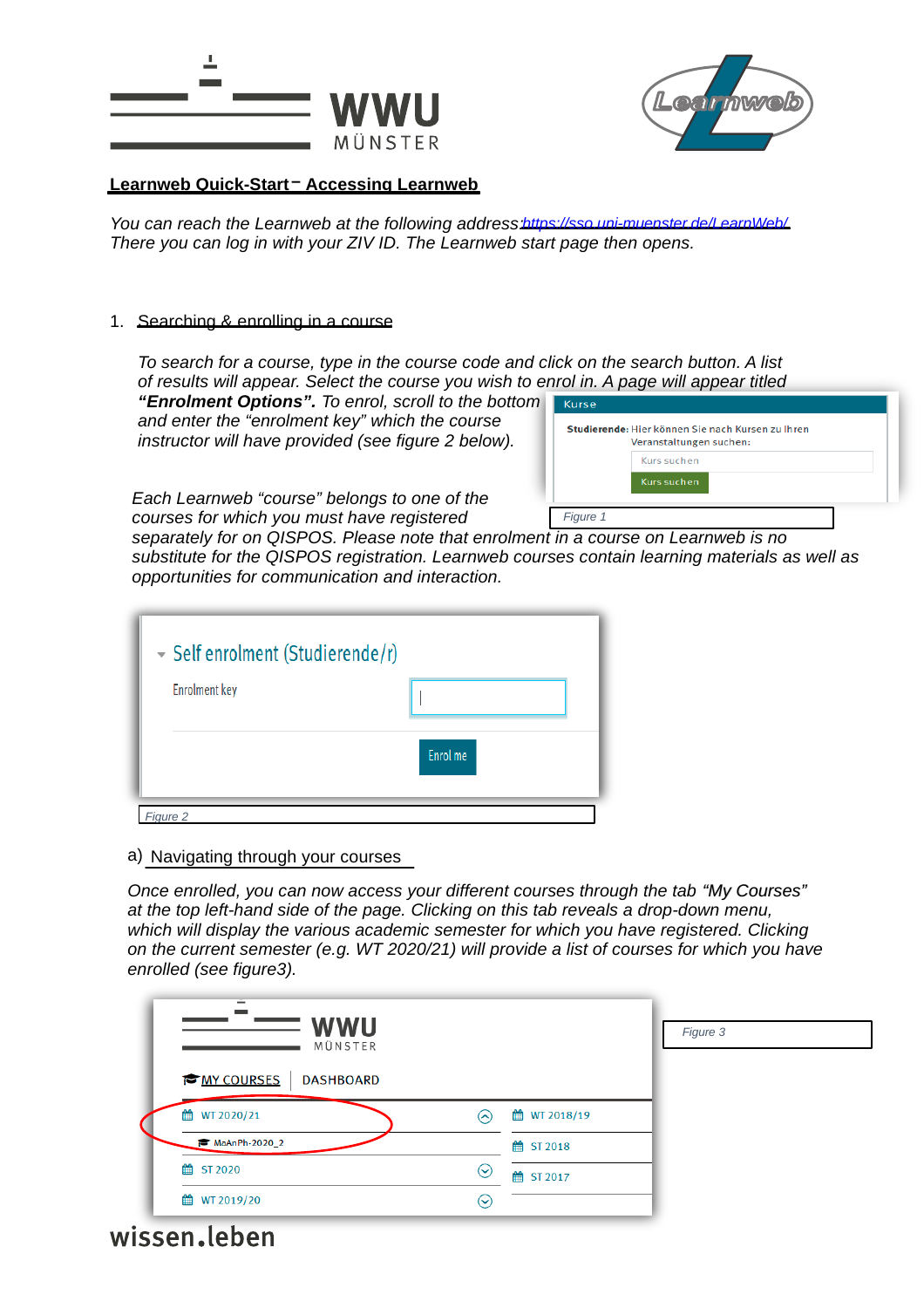

| <b>PARTICIPANTS</b>              | <b>DATABASES</b><br>8 |                                             | RESOURCES                     |
|----------------------------------|-----------------------|---------------------------------------------|-------------------------------|
| <b>田 GRADES</b><br><b>FORUMS</b> |                       |                                             | VIDEO CONFERENCES (ZOOM)<br>œ |
| <b><i>Y</i></b> COURSE BADGES    | <b>R</b> LESSONS      |                                             |                               |
| <b>ASSIGNMENTS</b><br>L          | QUESTIONNAIRES<br>у.  |                                             |                               |
|                                  |                       |                                             |                               |
| Figure 5                         |                       |                                             |                               |
|                                  |                       | <b>C</b> <sub>6</sub> <sup>8</sup> SETTINGS |                               |
|                                  |                       | <b>EE CALENDAR</b>                          |                               |

*Figure 6*

*the help section or to adjust your settings, scroll to the top right-hand corner of the screen underneath the Learnweb logo and click on your username. This will reveal another drop-down menu (see figure 6).* 

**E** DISCUSSIONS **EE MY GRADES U** BADGES **E** LOG OUT **@** HELP

## wissen.leben

*.*